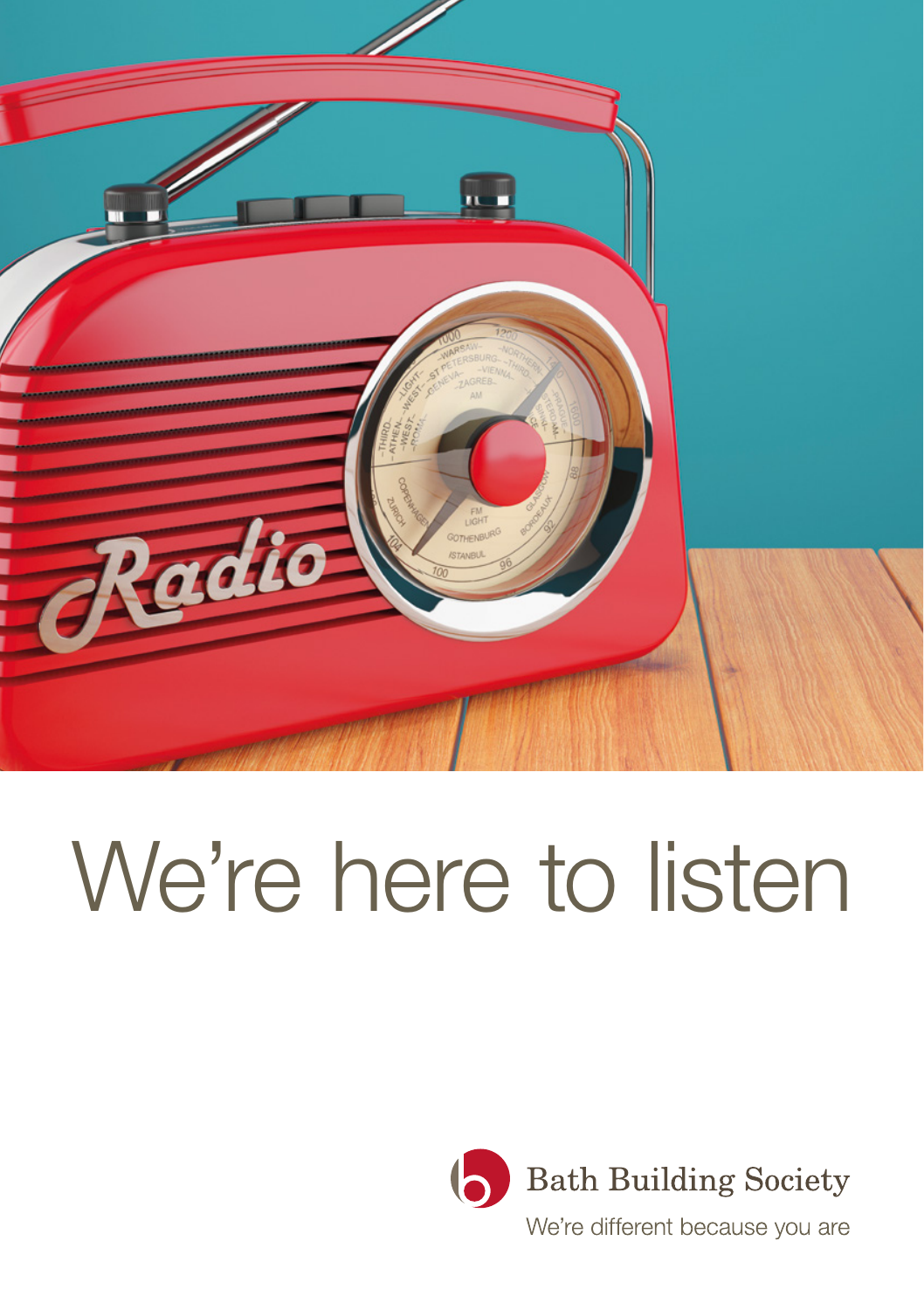## Something you're not happy about?

#### **How to make a complaint**

At Bath Building Society we are committed to providing the highest level of service to our customers. However, if you feel dissatisfied with any aspect of the service you have received from us, we welcome your feedback. In the first instance, please contact the person with whom you are dealing with, either by telephone or in writing. We can normally resolve the matter straight away. If we cannot, we will tell you how long it will be before we can reply.

If you are not satisfied with the response you receive, please contact one of the following during office hours (9am-5pm).

#### **For Mortgage complaints**

Steve Matthews Head of Mortgages Tel: 01225 475702 Email: stevematthews@bibs.co.uk

#### **For Savings complaints**

Jon Sweeting Retail Development Manager Tel: 01225 423271 Email: jonathansweeting@bibs.co.uk

They will take full details and try to resolve your complaint by the close of play the next working day.

You can also put your complaint in writing:

Bath Building Society, 15 Queen Square, Bath BA1 2HN.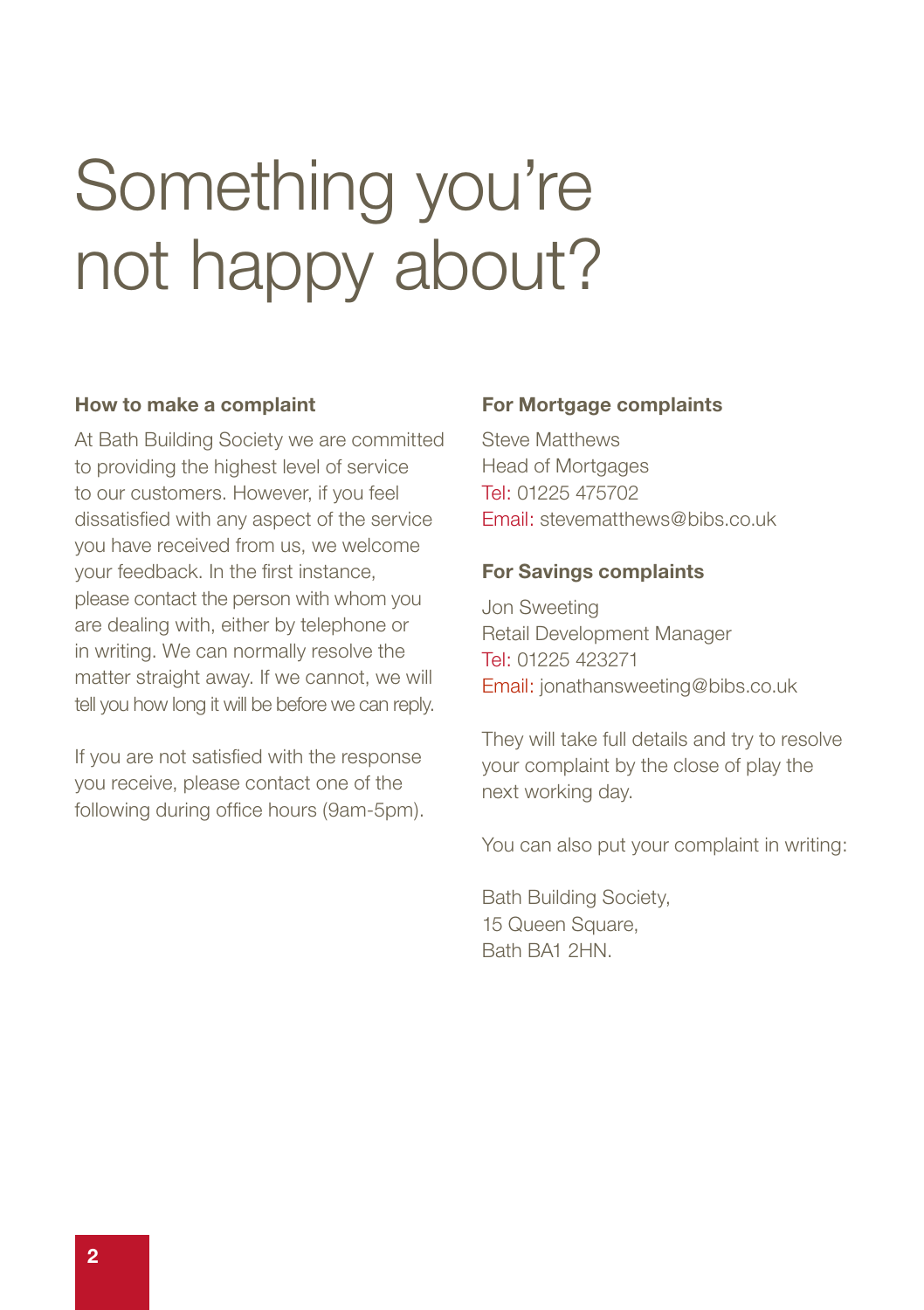#### **Acknowledgement**

Where possible we will resolve your complaint immediately. If we are unable to do so we will send you a written acknowledgement within five working days of receiving your complaint and keep you informed of the measures being taken to resolve the matter.

#### **Investigation**

We will investigate your complaint as a matter of urgency, but in the unlikely event that we have been unable to resolve it within eight weeks we will write to you with our final response.

For complaints about Payment Services (such as faster payments or standing orders etc.) we will provide a final response within 15 working days.

#### **Final response**

We shall send you our final response or explain to you the reasons for the further delay and indicate to you when a final response will be made. When you receive a final response from us, we do hope we will have resolved your complaint to your satisfaction.

However, if you are not satisfied you may be able to refer your complaint to the Financial Ombudsman Service (FOS) and, if so, you have six months from the date of our final response to make your referral. If we have not been able to resolve your complaint, we will ask you if you are happy to extend the period by which we can resolve the complaint before you decide to refer the matter to the FOS.

#### **If you're still not happy**

If you have a complaint, which we do not resolve to your satisfaction, you can usually refer it to the FOS.

You can contact the Financial Ombudsman Service at:

The Financial Ombudsman Service, Excahnge Tower, London E14 9SR.

Tel: 0300 123 9123 Email: complaint.info@financial-ombudsman.org.uk Website: www.financial-ombudsman.org.uk